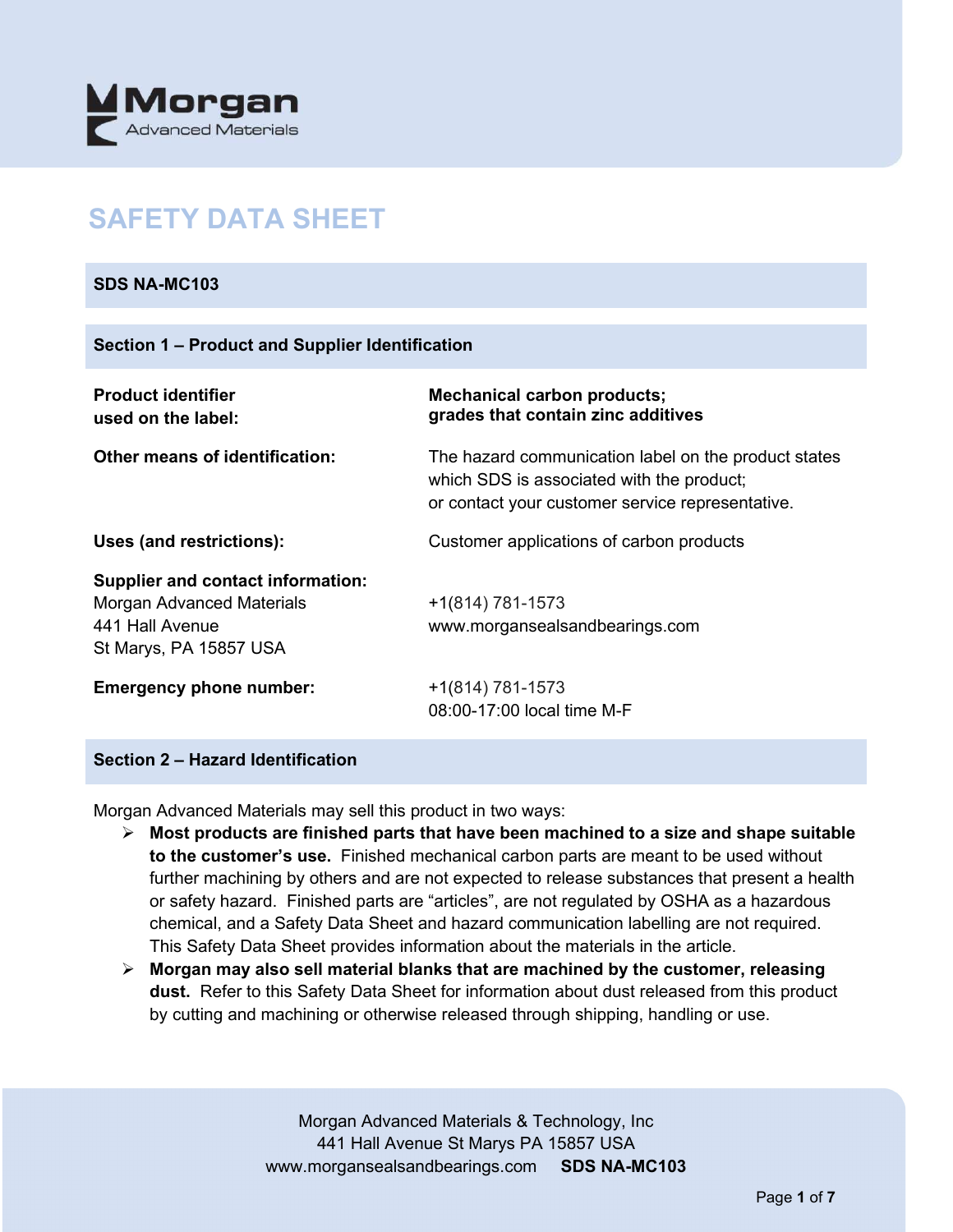

## **Classification:**

This material is not classified as hazardous under the Globally Harmonized System of Classification and Labelling and the US OSHA Hazard Communication Standard.

# **Signal word, symbols, hazard and precautionary statements:** Not applicable (because not classified as hazardous)

# **Other information about health hazards:**

Dust from this material may cause minor irritation of skin and eyes, primarily through mechanical abrasion. Repeated or prolonged exposure to elevated concentrations of any airborne dust can irritate or harm the respiratory system, especially as an aggravation to a pre-existing condition. The presence of zinc/zinc compounds in this material can make the dust more irritating to skin, eyes and the respiratory system than if it consisted of carbon/graphite alone. Avoid creating and breathing airborne dust.

## **Other information about physical hazards:**

Carbon/graphite dust is electrically conductive and dust accumulations on electrical equipment can cause short circuits resulting in electrical shock, fire or damage to equipment. Dust from this product contains graphite and may create slippery conditions. Carbon/graphite dust may present a combustible dust hazard. Maintain good housekeeping.

# **Section 3 – Composition**

| <b>Component</b>                                        | <b>CAS Registry Number</b> | <b>Concentration</b><br>% by weight |  |  |
|---------------------------------------------------------|----------------------------|-------------------------------------|--|--|
| Graphite                                                | 7782-42-5                  | $0 - 90%$                           |  |  |
| Carbon                                                  | 7440-44-0                  | $0 - 90%$                           |  |  |
| Zinc/Zinc Compounds                                     | 7440-66-6                  | 10-30%                              |  |  |
| This material may also contain the following additives: |                            |                                     |  |  |
| <b>Fluoride Compounds</b>                               | Not applicable             | $<$ 2%                              |  |  |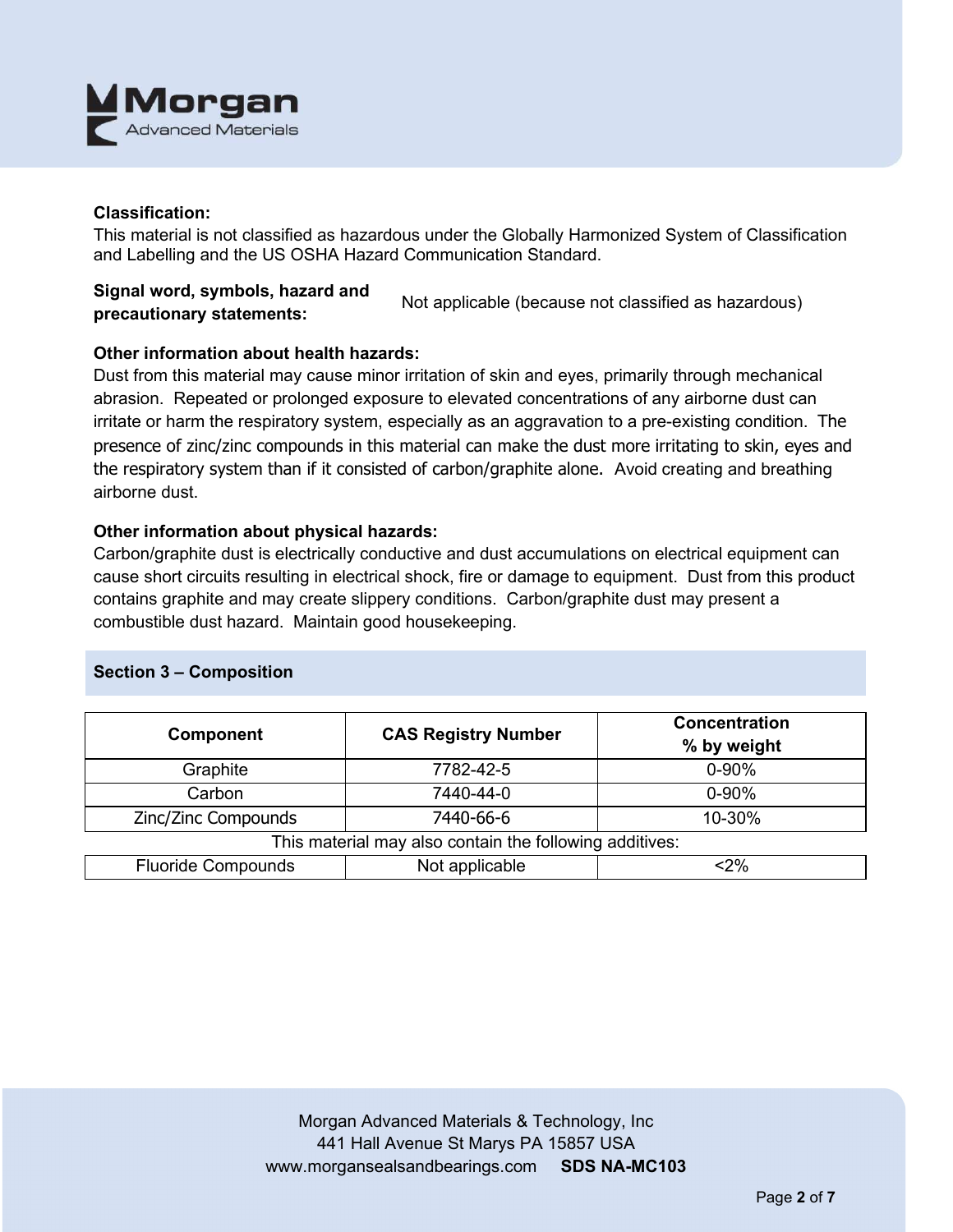

#### **Section 4 – First Aid Measures**

| Inhalation:                 | Remove affected personnel to an exposure-free environment. |
|-----------------------------|------------------------------------------------------------|
| Skin and eye contact:       | Flush eyes with water. Wash skin with soap and water.      |
| Ingestion:                  | Not applicable, not expected                               |
| Indication of need for      |                                                            |
| immediate medical attention | Not applicable, not expected                               |
| and special treatment:      |                                                            |

## **Section 5 – Fire Fighting Measures**

The solid product is not very combustible but may burn if exposed to high temperatures.

#### **Suitable extinguishing media:**

Use an extinguisher that is suitable for the surrounding fire.

## **Combustion hazards:**

When burned, carbon/graphite releases carbon dioxide (and possibly carbon monoxide if there is not enough oxygen for complete combustion).

#### **Special fire-fighting procedures:**

Use protective clothing and breathing equipment appropriate to the surrounding fire.

# **Unusual fire and explosion hazards:**

As is the case with any combustible dust, concentrations of airborne carbon/graphite dust can present a dust explosion hazard. Practice good housekeeping to prevent dust accumulations and prevent situations where substantial amounts of dust can become airborne. Do not blow combustible dust toward an ignition source.

**Flash point**: Not applicable **Flammable limits:** Not applicable

# **Section 6 – Accidental Release Measures**

Sweep or vacuum spilled material and place into sealable containers. Avoid creating and breathing airborne dust. Dispose in accordance with applicable waste disposal regulations.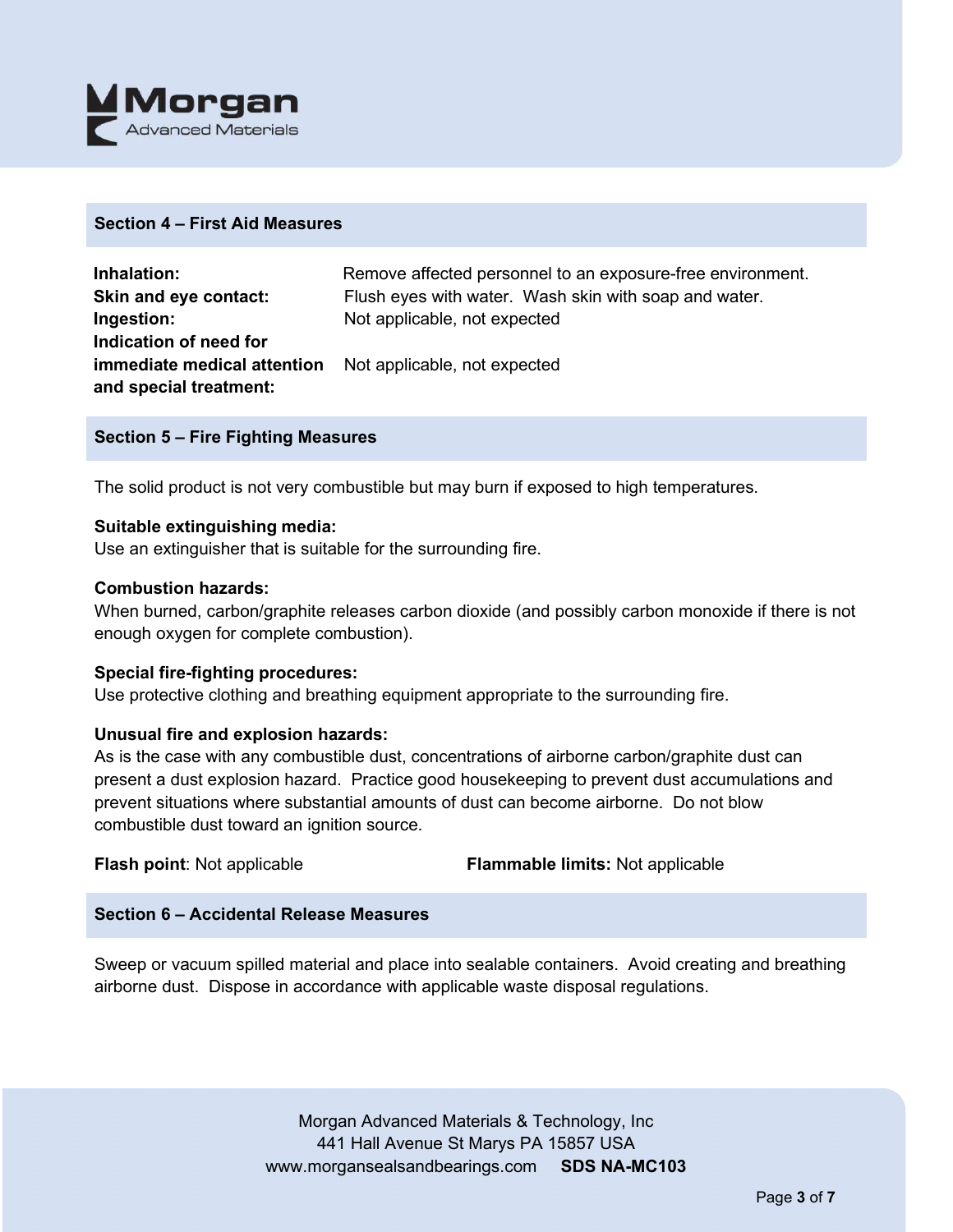

# **Section 7 – Handling and Storage**

Use appropriate dust collection and controls if this product is cut or machined. Practice good housekeeping to avoid the accumulation of dust in the workplace. Avoid creating and breathing airborne dust. Practice good personal hygiene. As a good practice, wash hands before eating, drinking or smoking and do not store food, or eat or drink, in areas where chemicals are handled.

# **Section 8 – Exposure Controls and Personal Protection**

#### **Exposure limits and guidelines:**

| <b>Material</b>            | <b>OSHA PEL</b><br>8-Hr TWA                                      | <b>ACGIH TLV</b><br>8-Hr TWA                   |
|----------------------------|------------------------------------------------------------------|------------------------------------------------|
| Graphite*                  | 15 mg/m <sup>3</sup> (total)<br>5 mg/m <sup>3</sup> (respirable) | 2.0 mg/m <sup>3</sup> (respirable)             |
| Carbon                     | 15 mg/m <sup>3</sup> (total)<br>5 mg/m <sup>3</sup> (respirable) | 10 mg/m $3$ (total)<br>3 mg/m $3$ (respirable) |
| <b>Zinc/Zinc Compounds</b> | None Established                                                 | None Established                               |
| <b>Fluoride</b>            | 2.5 mg/m <sup>3</sup>                                            | 2.5 mg/m <sup>3</sup>                          |

\* The OSHA PEL indicated here is for inert or nuisance dust. This product may contain natural graphite or synthetic graphite. Natural graphite can contain a small percentage of quartz sand (quartz is a form of crystalline silica). Testing of machining operations at our facilities has not shown hazardous levels of respirable crystalline silica.

Other jurisdictions may have different exposure limits and control guidelines. Users are advised to consult and comply with local regulations.

#### **Engineering controls:**

Use appropriate dust collection and controls if this product is cut or machined. Practice good housekeeping.

# **Personal protective equipment:**

Use NIOSH-approved respiratory protective equipment (for example, an N-95 dust mask) if exposures exceed established limits.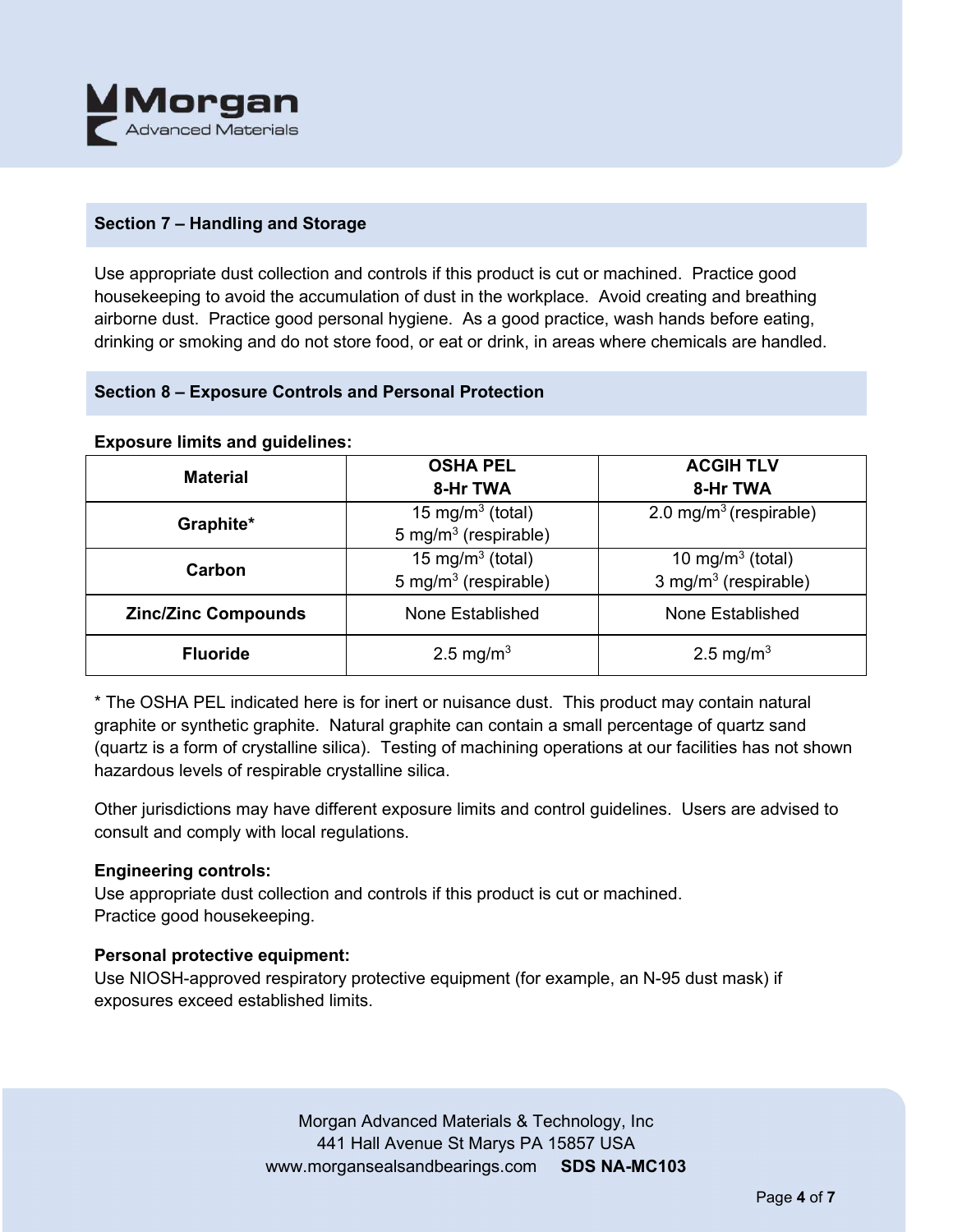

#### **General hygiene considerations:**

As a good practice, wash hands before eating, drinking or smoking and do not store food, or eat or drink, in areas where chemicals are handled.

| Appearance:                                        | <b>Black solid</b> | Odor:                       | No odor        |
|----------------------------------------------------|--------------------|-----------------------------|----------------|
| <b>Odor threshold:</b>                             | Not applicable     | pH:                         | Not applicable |
| <b>Melting point:</b>                              | Not applicable     | <b>Boiling point:</b>       | Not applicable |
| <b>Flash point:</b>                                | Not applicable     | <b>Evaporation rate:</b>    | Not applicable |
| <b>Flammability:</b>                               | Not applicable     | LEL/UEL:                    | Not applicable |
| Vapor pressure:                                    | Not applicable     | Vapor density:              | Not applicable |
| <b>Relative density:</b>                           | Not applicable     | <b>Water solubility:</b>    | Insoluble      |
| <b>Partition coefficient</b><br>(n-octanol/water): | Not applicable     | Autoignition<br>temperature | Not applicable |
| <b>Decomposition</b><br>temperature:               | Not applicable     | <b>Viscosity:</b>           | Not applicable |

**Section 10 – Stability and Reactivity** 

This material is stable and non-reactive.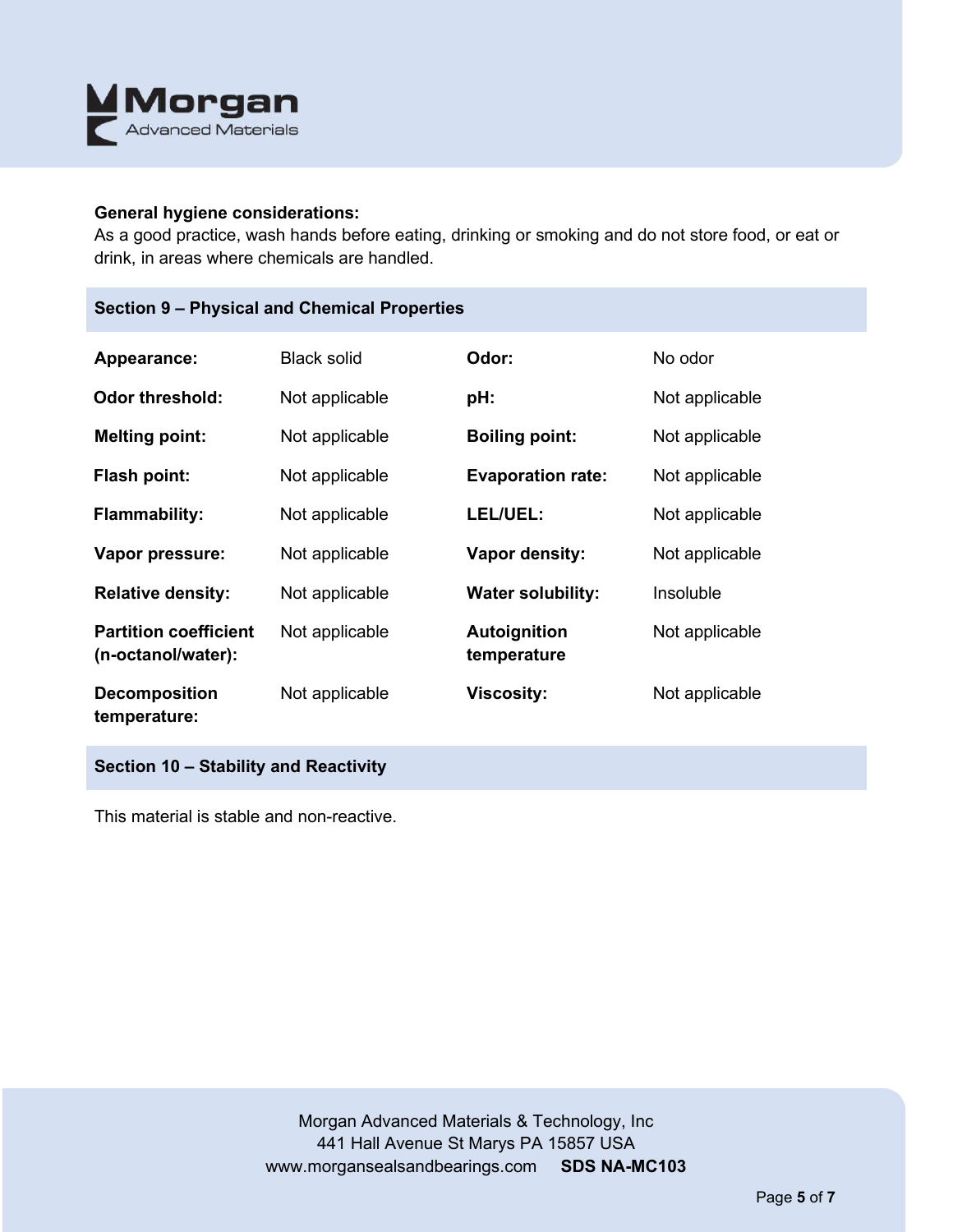

## **Section 11 – Toxicological Information**

None of the materials in this product are listed as a carcinogen by the International Agency for Research on Cancer (IARC), US OSHA or the US Department of Health and Human Services National Toxicology Program (NTP).

Additional information is available through the U.S. National Institute for Occupational Safety and Health (NIOSH) Registry of Toxic Effects of Chemical Substances (RTECS). See website: www.cdc.gov/niosh/ipcsneng/nengrtec.html.

> Graphite RTECS # MD9659600 Carbon RTECS # FF5250100 Zinc RTECS # ZG8600000

## **Section 12 – Ecological Information**

Carbon/graphite would be expected to have negligible consequence in the environment. Zinc can be an environmental pollutant.

#### **Section 13 – Disposal Considerations**

This product does not contain substances that could cause it to be hazardous waste, if disposed. Dispose in accordance with applicable waste disposal regulations.

#### **Section 14 – Transport Information**

This product is not regulated as a hazardous material for transportation purposes by any known authority, including transportation by truck, sea or air.